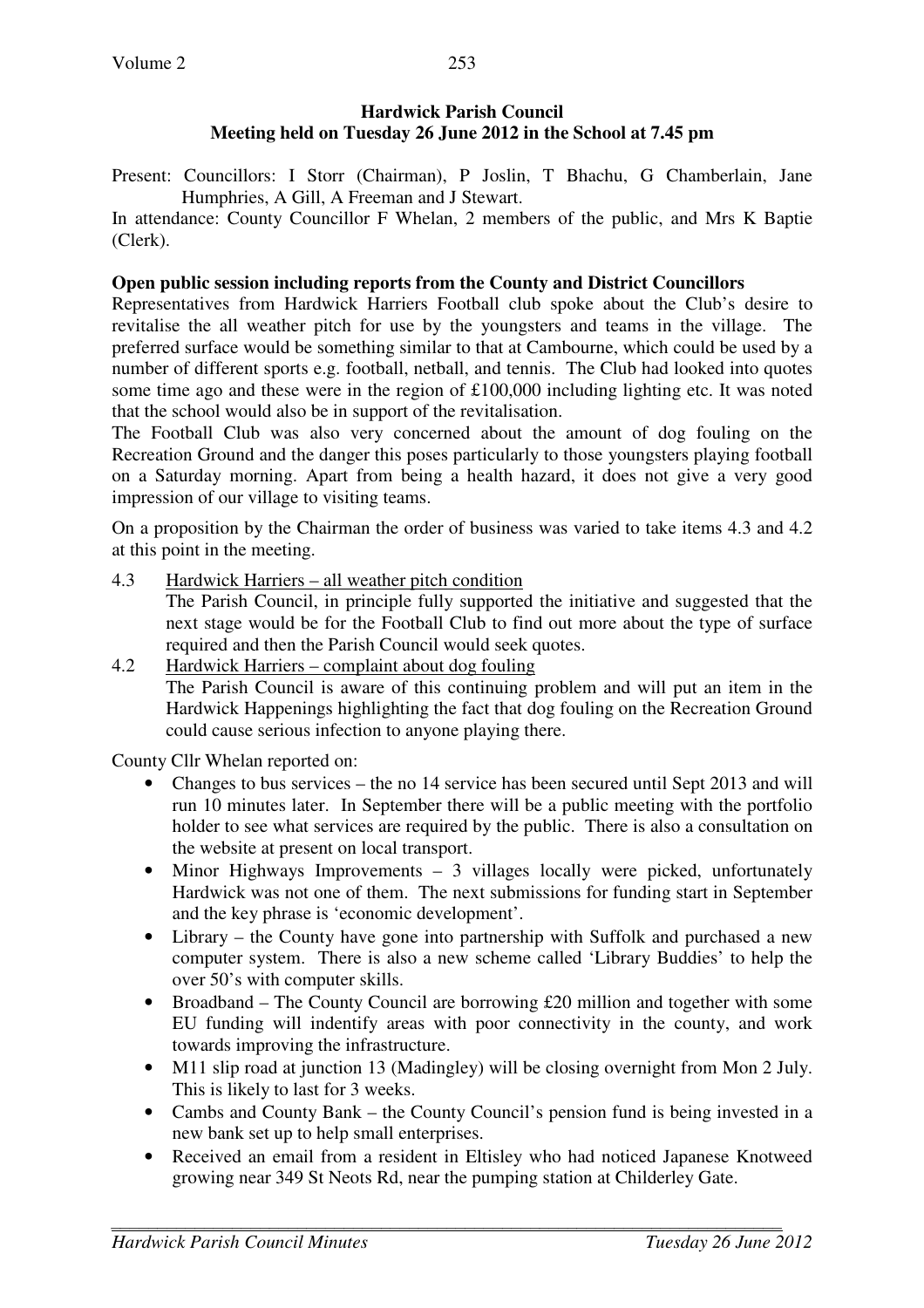District Cllr Stewart reported on the Local Plan Issues and Options Consultation (item 4.4). There will be no major changes to Hardwick. There is a suggestion that the village framework might be abolished which may have advantages and disadvantages. He also pointed out that Comberton could be classed as a 'minor village centre', which may have an impact on Hardwick.

Cllr Whelan reported on the Quarter to Six Quadrant villages' report and their concern about the spread of the City along the Barton Rd and Grantchester sports fields and their wish to preserve the identity of their villages.

The Chairman proposed to vary the order of business to take item 6.2 here.

6.2 (5.01) S/1383/11 – Land adjacent to Casa de foseta. St Neots Rd – Change of use to Touring Caravan Park – to consider correspondence received and members' reports

 The Chairman reported on the discussions which took place at a meeting 2 weeks ago in Caldecote. Mike Hill, the Director of Environmental Services had said that when the owner applies for a Caravan Licence, that is the time to raise any objections. The Parish Council felt strongly that it should be a condition of planning that use should be seasonal i.e. from April to October, although the Planning Department said it could not enforce this as it is part of the licence. However, it seemed the licence could not be opposed if planning consent had been granted. SCDC claimed that they could only apply one condition to the consent, and they applied the 28 day limitation period which the Parish Council felt would be impossible to enforce unless you photograph all caravans everyday. Drainage on the site was considered inadequate as the septic tank is for a maximum of 15 people, but the application is for 20 pitches.

Cllr Stewart advised to bear in mind that it is possible that this may still be a genuine touring caravan site and regardless he will give as much support as is necessary to apply the proper regulations for a touring site as rigorously as possible.

Cllr Whelan noted that some work had already started at the site and advised people to complain to the police if there is mud on the road particularly as the motorcycle testing centre is nearby.

Cllr Whelan left the meeting at 8.50pm

## **1. Apologies for absence and declarations of interest**

Apologies were received from Cllr Stewart late. Cllr Joslin declared a personal interest in items 5.1.3 and 6.1.

**2. To approve the minutes of the previous meetings on 22 May 2012**

The minutes of the meeting on 22 May were approved  $(\text{Prop } PJ, \text{2nd } TB)$  and signed by the Chairman, following an amendment to item 2 to read 'Caravan Club', item 5.1 no proposer or seconder, item 9.5 to read 'Chairman', and item 7.1.1 to read 'the dormer windows at the rear of the building would overlook his rear garden'.

## **3. Matters arising and carried forward from the last or pervious meetings**

3.1 (9.4.1) Assets List Review

 The assets list was reviewed and the dog bin near 77 St Neots Rd was not on the list and is to be included. It was agreed to seek a quote to include the dog bin and also the railings in front of the Pavilion and the bus shelters on the insurance policy.

3.2 (9.5) Play area repairs – to consider quotations received for skate park and painting swings

 It was agreed to accept the quotation for repairs to the skate park at £360 plus VAT with  $RPM$ .  $^{(Prop \, GC, 2nd \, PJ)}$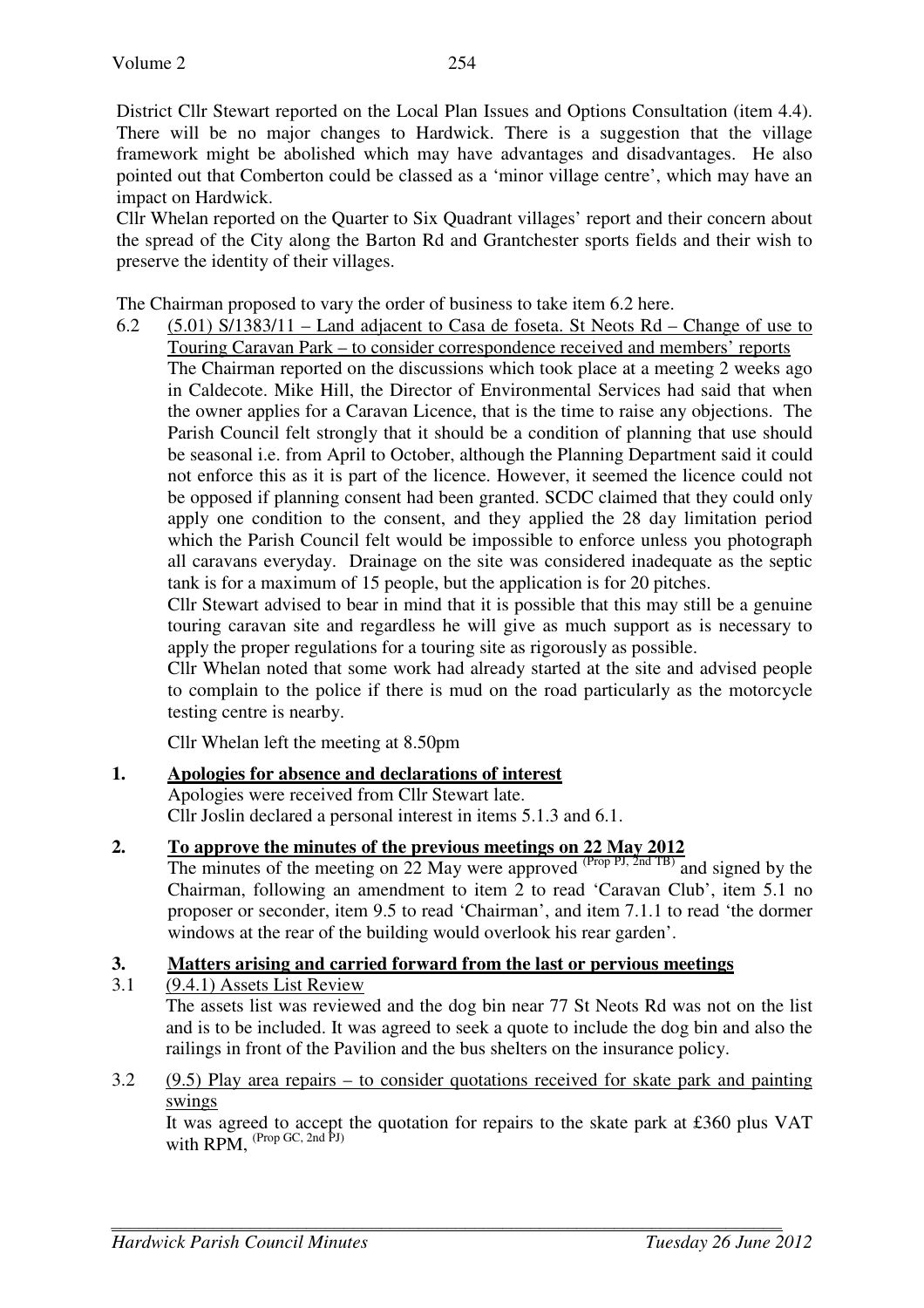It was agreed to accept the quotation for repainting swing at £320 plus vat with RPM (Prop PJ, 2nd TB)

 It was noted that the overhead cables at the play area by the Church will be put underground very soon.

3.3 (5.3) VSO valuation report for the Pavilion – to consider the report and the next steps After much consideration and discussion it was agreed to write to the Hardwick Sports and Social Club (HSSC) advising that the Parish Council have had a valuation carried out and the annual rent should be £8,000 per annum (excluding the changing rooms). The Parish Council did not wish to increase the rent to this amount straight away, but wish to inform them for the next 10yr lease, the rent will increase as follows;

1 st year £2,500  $2<sup>nd</sup>$  year £4,000  $3<sup>rd</sup>$  year £5,500  $4^{\text{th}}$  year £7,000  $5<sup>th</sup>$  year £8,000

There will be another rent review after 5 years prior to which the Parish Council may seek another valuation. (Prop PJ, 2nd AG, all in favour)

3.4 (5.2) Recreation ground drains– to consider any quotation received for relining the drain

Carried forward as no quotes had been received.

- 3.5 (9.7) HSSC pavilion repairs, safeguards and liabilities to consider any advice or quotes for guttering
- 3.5.1 Legionella testing the report attributing the low readings to the water boiler now being on a timer was noted.
- 3.5.2 Quotes for guttering will be brought to the next meeting as none had been received.
- 3.5.3 Signage when cricket is played The advice from Came and Co was noted and it was agreed to refer the matter to Digley Associates, a sport facility consultants as recommended by Came and Co.
- 3.6 13 Sudeley Grove claim for subsidence damage to consider report from the Council's insurers and also any quotes received Following consideration of the three quotes received it was agreed <sup>(Prop PJ, 2nd JS)</sup> to accept the quotation from Ian Lawson for £640, for both jobs to be done. A letter is to be sent to the residents informing them that, without prejudice, it has arranged for the trees to be removed, but would ask that they remove their garden waste from this area and dispose of it responsibly as soon as possible in order for the work to commence.
- 3.7 To consider quotation for 'no ball games' sign in Bramley Way It was agreed to accept the quotation from Algar for £52 to supply and fit the sign. (Prop PJ, 2nd JH)

# **4 Correspondence/communications received**<br>4.1 **Resident – complaint about fish and chip van**

- Resident complaint about fish and chip van
	- It was agreed to respond that the Parish Council had considered the resident's complaint and noted that this was the first complaint of this nature in all the years that the fish and chip van had visited Hardwick. The vendor was perfectly entitled to park there, however the complaint has been passed to the SCDC Licensing Department at as a matter of course.
- 4.2 Hardwick Harriers complaint about dog fouling taken earlier
- 4.3 Hardwick Harriers all weather pitch condition taken earlier
- 4.4 SCDC Local Plan Issues and Options Consultation taken earlier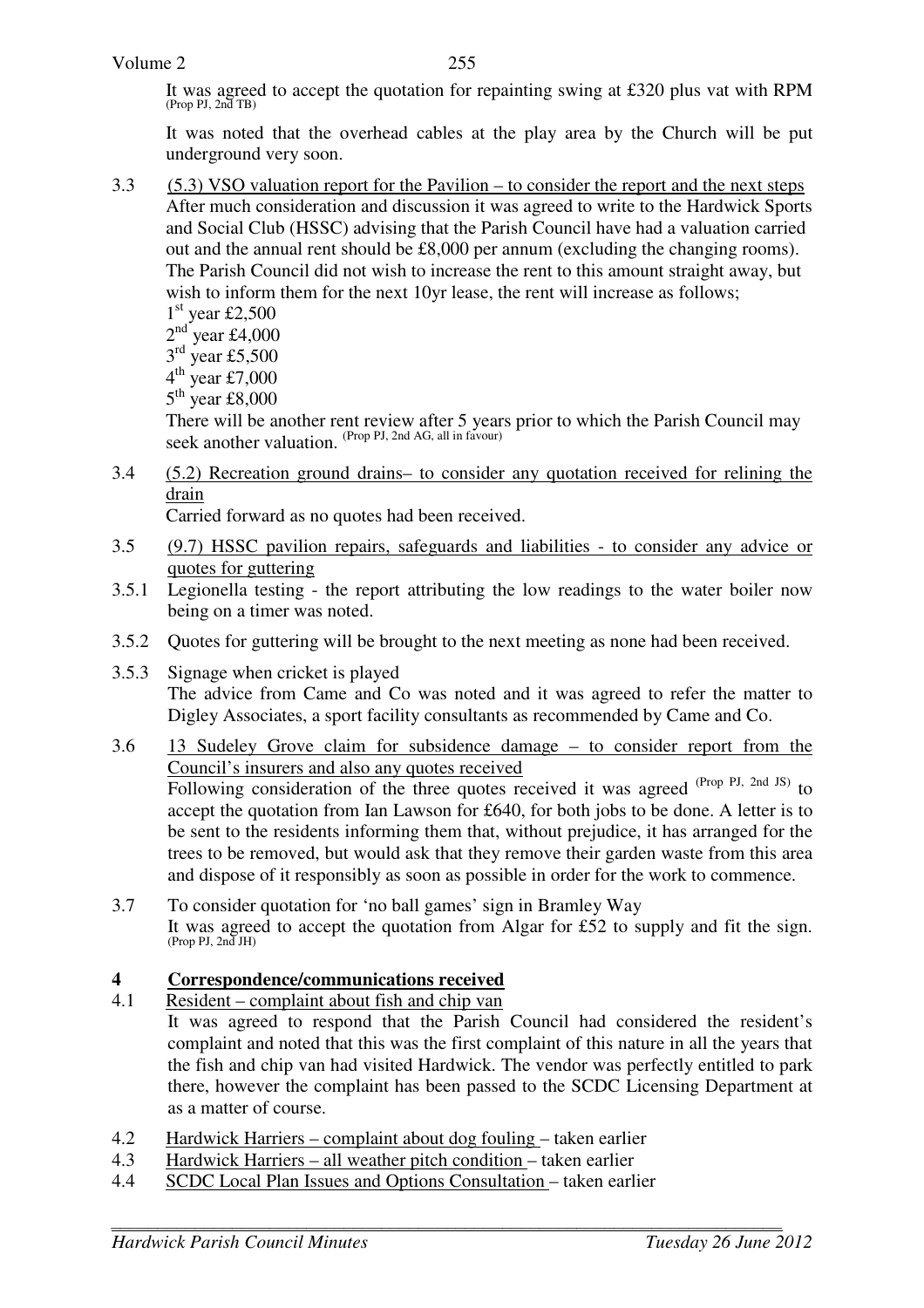Volume 2

- 4.5 Access Cambridge Archaeology Community Heritage Project The information is to be passed to Barbara Slade of the History Society in Ellison Lane.
- 4.6 Overview of the limited assurance audit approach and fees limited assurance audit Noted.
- **5. Planning applications and decision notices**
- 5.1 Planning applications received since the last meeting
- 5.1.1 S/1101/12/FL Land off Lark Rise Proposed single dwelling and garage on land off Lark Rise

 Cllr Grenville reported on his site meeting and it was agreed to recommend the application for approval. (Prop AG, 2nd GC)

5.1.2 S/1117/12/DC – 35 Cambridge Road – Discharge of Condition 3 on Planning Consent S/2428/11 - Materials Roof Tiles and Cladding The application was recommended for approval with a comment that the materials, roof tiles and cladding should be as close as possible to the original.

Cllr Joslin left the room while the next 2 items were discussed.

- 5.1.3 S/1158/12/FL 39 St Neots Road Detached single garage at front of property It was agreed to recommend the application for approval. <sup>(Prop GC, 2nd AG)</sup>
- 6.1 41 St Neots Road building works It was noted that an Enforcement Officer had been involved and had concluded that the extension was permitted development.

Cllr Joslin re-joined the meeting.

- 5.1.4 S/1229/12/FL 41 Hall Drive Front, side and rear roof extension It was agreed to recommend the application for approval. (Prop GC, 2nd IS)
- 5.2 SCDC Decision Notices
- 5.2.1 S/0821/12/PO 169 and 169a St Neots Road Application to modify planning obligation to remove occupation tie – Permission granted.
- 5.2.2 S/0754/12/FL 34 Ellison Lane Single storey rear extension Permission granted.
- 5.2.3 S/0699/12/VC 41 Hall Drive Variation of conditions 1 and 3 of S/1527/95/F to expand terms of the personal consent and alter opening hours – Permission granted.
- 5.3 Tree works applications
- 5.3.1 44 Main Street It was agreed to make no comment.

# **6. Members reports and items**

- 6.1 41 St Neots Road building works
- 6.2 S/1383/11 Land adj to Casa de Foseta, St Neots Road Change of use to Touring Caravan Park (20 Spaces) – to consider correspondence received and members reports The above 2 items were taken earlier.
- 6.3 (6.4) Street lighting PFI Contract briefing meeting report Cllrs Gill and Humphries had been unable to attend so there was nothing to report.
- **7. Finance, procedure and risk assessment**
- 7.1 To receive the financial report and approve the payment of bills The financial report was received and considered and invoices and bank statements were checked before the cheques were signed at the end of the meeting. The payments as listed in the finance report were unanimously approved for payment  $(Prop JS, 2nd PI)$ .